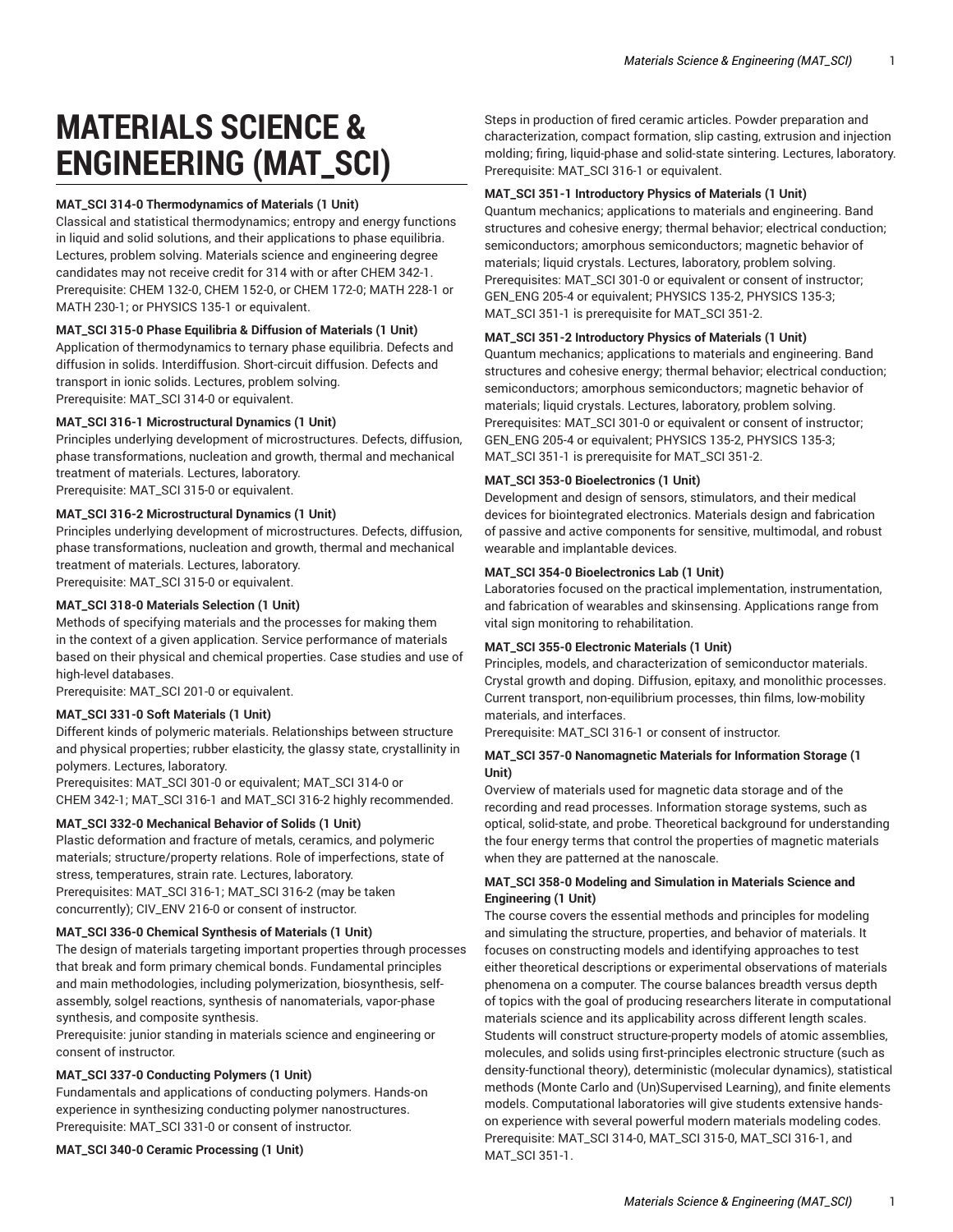# **MAT\_SCI 360-0 Introduction to Electron Microscopy (1 Unit)**

Theories and practice involved in application of scanning electron microscopy and transmission electron microscopy. Lectures, laboratory. Primarily for undergraduates and for graduate students in other departments.

Prerequisites: MAT\_SCI 301-0; PHYSICS 135-2, PHYSICS 135-3 or equivalent.

## **MAT\_SCI 361-0 Crystallography & Diffraction (1 Unit)**

Elementary crystallography. Basic diffraction theory; reciprocal space. Applications to structure analysis, preferred orientation. Film and counter techniques. Lectures, laboratory.

Prerequisites: GEN\_ENG 205-4 or equivalent; PHYSICS 135-2, PHYSICS 135-3.

## **MAT\_SCI 370-0 Biomaterials (1 Unit)**

Introduction to biomaterials from a materials science perspective, focusing on synthesis, structure, and properties. Materials used for human repair (permanent implants, devices, materials for drug delivery, tissue-engineering scaffolds); naturally occurring and engineered materials synthesized through biotechnology; biomimetic materials that copy microstructures from nature. May not receive credit for both MAT\_SCI 370-0 and BMD\_ENG 343-0.

# **MAT\_SCI 371-0 Biominerals: Hierarchical Architecture & Function (1 Unit)**

How biologically based processing of mineralorganic composites used by living organisms inspires new approaches to materials synthesis in many critical applications-locomotion (bones), defense (shells), and sensing (light, acceleration, magnetic fields).

Prerequisite: MAT\_SCI 316-2 or equivalent, or consent of instructor.

# **MAT\_SCI 376-0 Nanomaterials (1 Unit)**

Introduction to structure-property relationships of materials processed at the nanometer scale. Highly interdisciplinary course appropriate for undergraduate and graduate students in other departments. Prerequisite: MAT\_SCI 351-1 or consent of instructor.

# **MAT\_SCI 380-0 Intro Surface Science & Spectroscopy (1 Unit)**

Surface spectroscopy, including Auger spectroscopy, photoemission, and LEED. Surface dynamics and thermodynamics. Electronic properties of surfaces and interfaces. Gas-surface interactions. Prerequisite: MAT\_SCI 351-1 or equivalent.

# **MAT\_SCI 381-0 Materials for Energy-Efficient Technology (1 Unit)**

A materials science approach to the challenges of energy efficient technology: energy content of materials; advanced materials for energy harvesting, transmission, storage, and conversion; materials for energy efficient transportation and housing. Term paper and oral presentation. Prerequisite: MAT\_SCI 201-0, MAT\_SCI 301-0, or consent of instructor.

# **MAT\_SCI 382-0 Electrochemical Energy Materials and Devices (1 Unit)** Thermodynamics and kinetics of electrochemical processes. Materials

for fuel cells, batteries, and electrochemical capacitors, including electrolytes and electrodes. Electrical and mass transport. Effect of microstructure. Electrochemical characterization. Device configurations. Prerequisite: senior standing or consent of instructor.

# **MAT\_SCI 387-0 Solar Energy Conversion (1 Unit)**

This course will focus on the design, fabrication, and manufacturing of the next generation solar cells. Topics include: basic principle of cell operation; how charge transport, exciton diffusion, and plasmonic fields can affect cell efficiency; the importance of interfaces between dissimilar materials in optimizing cell performance; internal cell photon management; how to synthesize, fabricate and characterize complex nanostructure materials; protect intellectual properties; and design manufacturing capacity for marketing.

Prerequisite: senior standing or consent of instructor.

## **MAT\_SCI 390-0 Materials Design (1 Unit)**

Analysis and control of microstructures. Quantitative process/structure/ property/performance relations, with case studies. Computer lab for modeling multicomponent thermodynamics and transformation kinetics. Prerequisites: MAT\_SCI 315-0, MAT\_SCI 316-1, MAT\_SCI 316-2, or consent of instructor.

## **MAT\_SCI 391-0 Process Design (1 Unit)**

Processing of materials. Design and analysis of experiments to identify and optimize key parameters to control properties and performance. Resolving conflicting requirements. Statistical process control. Prerequisite: MAT\_SCI 316-1 or equivalent.

## **MAT\_SCI 395-0 Special Topics in Materials Science and Engineering (1 Unit)**

Topics suggested by students or faculty and approved by the department.

## **MAT\_SCI 397-0 Special Topics in Materials Science and Engineering (0.34 Unit)**

Special Topics in Materials Science and Engineering; laboratory emphasis.

# **MAT\_SCI 401-0 Chemical & Statistical Thermodynamics of Materials (1 Unit)**

Chemical thermodynamics via analytical and statistical approaches, including chemical potentials, conditions for equilibrium, distribution functions, ideal and regular solutions, and phase diagrams. Graduate core course.

# **MAT\_SCI 402-0 Structure of Crystalline and Noncrystalline Materials (1 Unit)**

Descriptors of material structure for crystalline and noncrystalline materials. Constitutive relationships described by tensors of rank 1 to 4. Classes of materials. Graduate core course.

# **MAT\_SCI 404-0 Imperfections in Materials (1 Unit)**

Point, line, and planar imperfections in metals and ionic and semiconducting crystals. Diffusion. Interactions between crystal imperfections. Graduate core course.

## **MAT\_SCI 405-0 Physics of Solids (1 Unit)**

Reciprocal lattice representation, diffraction, Brillouin zone construction, bonding, lattice vibrations, phonon dispersion, and energy band structure of solids. Graduate core course.

# **MAT\_SCI 406-0 Mechanical Properties of Materials (1 Unit)**

Stress and strain tensors, piezoelectricity, elasticity, low- and hightemperature deformation of crystalline and non-crystalline materials, fatigue, and fracture. Graduate core course.

# **MAT\_SCI 408-0 Phase Transformations in Materials (1 Unit)**

Surfaces and interfaces, thermodynamics of phase transformations, nucleation, growth of precipitates, coarsening, and spinodal decomposition. Graduate core course.

# **MAT\_SCI 411-0 Phase Transformations in Crystalline Materials (1 Unit)** Advanced treatment of order-disorder transformations, spinodal ordering, effects of stress on transformations, and displacive transformations.

# **MAT\_SCI 415-0 Fundamentals of Thin Film Materials (1 Unit)**

Vapor-phase film deposition techniques, adsorption, nucleation mechanisms, selective deposition, structure-zone diagrams, epitaxy, and composition.

# **MAT\_SCI 416-0 Kinetics (1 Unit)**

Principles of Irreversible Thermodynamics; Driving Forces and Fluxes; Diffusion in the Presence of Stress; Diffusion Resulting from other Gradients; Diffusion Resulting from Discrete Jumps; Diffusion in